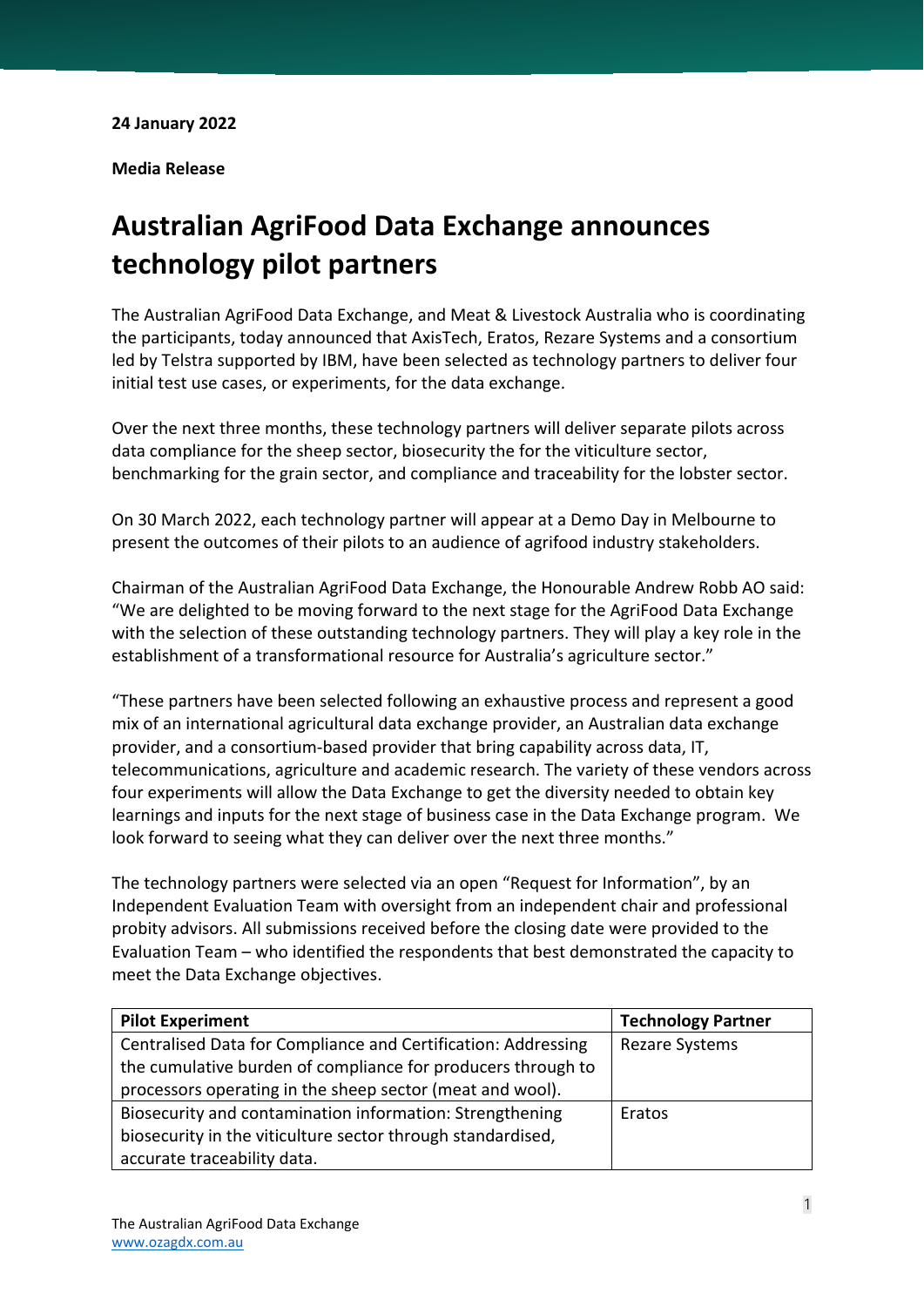| Voluntary benchmarking for comparisons and decisions:<br>Benchmarking to identify gaps and opportunities for improved<br>performance pre harvest, in the grain sector. | Axis Tech            |
|------------------------------------------------------------------------------------------------------------------------------------------------------------------------|----------------------|
| Compliance and Traceability: Timely lobster quota accounting                                                                                                           | Telstra supported by |
| and pre-fishing information exchange                                                                                                                                   | <b>IBM</b>           |

Ben van Delden, Partner and Head of AgriFood Tech at KPMG Australia, who are the project management office for the Australian AgriFood Data Exchange added: "There was a strong response to our call for technology partners, with the RFI attracting more than 20 submissions from both national and international organisations. The evaluation team were highly impressed with both the breadth and quality of submissions."

"The experiments are designed to deliver pilots to test the viability and feasibility of the prioritised use cases, and to understand different approaches and solutions taken by vendors, which will ultimately help inform a business case to support the operational and funding requirements for a Minimum Viable Product. Demo Day on 30 March will provide he selected vendors with an opportunity to profile their solutions and demonstrate their experiments' outcomes to the Australian agrifood industry."

Following the pilot project process, an open Request for Proposal will be issued to identify a master technology partner to help build the overall platform for the AgriFood Data Exchange.

## **About the Australian AgriFood Data Exchange**

The Australian AgriFood Data Exchange has a vision to create an interconnected data highway for Australia's AgriFood value chain. It seeks to provide a digital platform that enables:

- The permissioned exchange of data between AgriFood industry participants
- Timely access to information that supports decision making for the AgriFood value chain
- Release management capacity
- Standardisation and consistency of industry data assets
- The capacity to adapt, incorporating new use cases for data exchange that deliver value and support resilience of AgriFood value chain participants
- Increased transparency of AgriFood industry data to support multiple use cases (e.g. regulatory compliance, collaboration between public & private data sets)

Supporters of the Australian AgriFood Data Exchange include The Australian Government, Meat & Livestock Australia, Charles Sturt University, Food & Agriculture Growth Centre (FIAL), The Victorian Government, Fisheries Rural Research & Development Corporation, The Western Australian Government, The Commonwealth Scientific and Industrial Research Organisation (CSIRO), Australian Wool Innovation, Agrifutures, Australian Plant Phenomics Facility, Australian Packaging Covenant Organisation, Cotton Rural Research Development Corporation, Elders,, Federation University, Grower Group Alliance, Australian Eggs, The New South Wales Government, Coles, Wine Australia, New South Wales Wine, Vinehealth